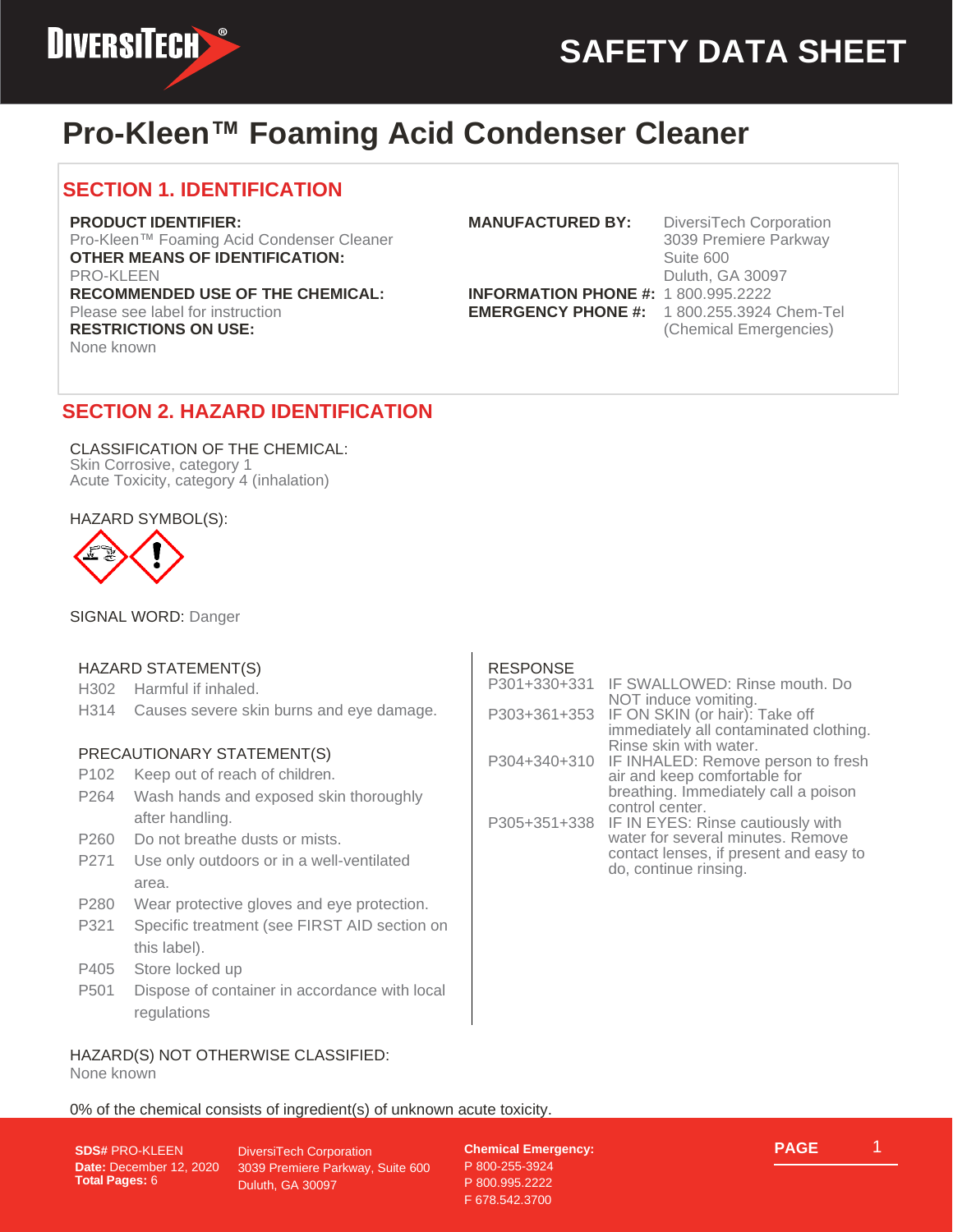

## **Pro-Kleen™ Foaming Acid Condenser Cleaner**

#### NOTE:

Labeling elements found on this SDS may be different from labeling elements found on the label. Safety Data Sheets are regulated by OSHA (29 CFR §1910.1200) while the actual product and its label may be regulated by a different government agency. Please contact the responsible party in Section 1 if you have any questions.

## **SECTION 3. INFORMATION ON INGREDIENTS**

| <b>INGREDIENT</b> | CAS No.   |          | COMPOSITION, wt% GHS CLASSIFICATION(S)      |
|-------------------|-----------|----------|---------------------------------------------|
| Hydrochloric Acid | 7647-01-0 | 15-20%   | Skin Corrosive 1; Acute Tox. 3 (inhalation) |
| Phosphoric Acid   | 7664-38-2 | $2 - 4%$ | <b>Skin Corrosive 1</b>                     |

#### TRADE SECRET CLAIM:

When applicable, the specific concentration of each hazardous ingredient is considered a TRADE SECRET. Chemical names and identifiers will be listed in exact composition weight and name when not subject to trade secret exemptions.

#### NOTE:

This product may contain other ingredients that are not required to be disclosed on this safety data sheet or product label in accordance with 19 CFR §1910.1200. Any ingredient not listed on either the SDS or label is not considered hazardous to health and shouldn't pose a risk to the user.

## **SECTION 4. FIRST AID MEASURES**

#### GENERAL FIRST AID MEASURES:

If medical attention is required due to exposure then be sure to take product label or safety data sheet when seeking medical care.

#### IF INHALED:

Move person to fresh air and keep at a comfortable position for breathing. Administer artificial respiration if person is not breathing. Seek medical attention.

#### IF IN EYES:

Rinse with water for several minutes. Remove contact lenses, if present and easy to do. Continue rinsing.

#### INDICATION OF IMMEDIATE MEDICAL ATTENTION:

#### Seek immediate medical attention if inhaled or exposed to skin/eyes.

## **SECTION 5. FIRE-FIGHTING MEASURES**

#### SUITABLE EXTINGUISHING MEDIA:

Water spray, carbon dioxide, sand, powder extinguisher, dry chemical.

#### SPECIFIC HAZARDS:

None known.

#### MOST IMPORTANT SYMPTOMS:

Inhalation is harmful. Skin contact may cause permanent dermal damage.

#### IF ON SKIN:

Wash with soap and water. Take off contaminated clothing and wash it before reuse. Seek medical attention.

#### IF SWALLOWED:

Do NOT induce vomiting unless instructed to do so by a trained medical professional. Rinse mouth with water.

UNSUITABLE EXTINGUISHING MEDIA: None known.

HAZARDOUS COMBUSTION PRODUCTS: None known.

**SDS#** PRO-KLEEN **Date:** December 12, 2020 **Total Pages:** 6

DiversiTech Corporation 3039 Premiere Parkway, Suite 600 Duluth, GA 30097

**Chemical Emergency:** P 800-255-3924 P 800.995.2222 F 678.542.3700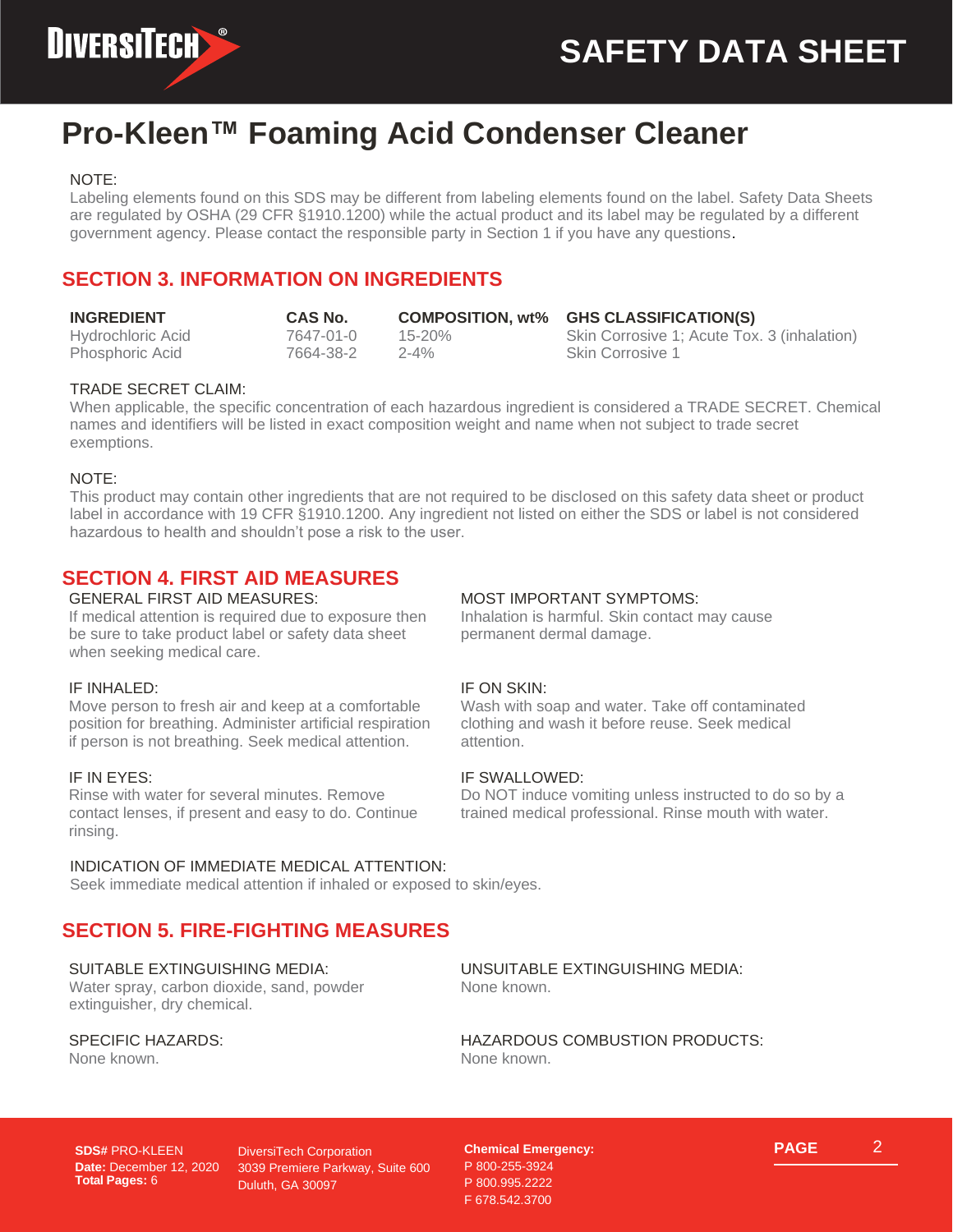

## **Pro-Kleen™ Foaming Acid Condenser Cleaner**

SPECIAL PROTECTIVE EQUIPMENT: Not determined.

PRECAUTIONS FOR FIRE-FIGHTERS: Not determined.

## **SECTION 6. ACCIDENTAL RELEASE MEASURES**

#### PERSONAL PRECAUTIONS:

Remove non-emergency personnel from the area in an orderly fashion.

#### EMERGENCY PROCEDURE(S):

Cover drains to prevent spill from entering waterways. Evacuate non-emergency personnel from the area. Shut off all sources of ignition.

#### REFERENCES:

See Section 7 for information on safe handling. See Section 8 for information on personal protection equipment. See Section 13 for disposal information.

## **SECTION 7. HANDLING AND STORAGE**

#### PRECAUTIONS FOR SAFE HANDLING:

Keep away from all ignition sources. Do not smoke while handling.

#### PROTECTIVE EQUIPMENT:

Use appropriate chemical-resistant gloves and eye protection.

#### METHODS FOR CONTAINMENT:

Cover drains and ventilate area to prevent vapor buildup.

#### METHODS FOR CLEAN UP:

For small spills, wipe with an absorbent material. For large spills, collect with sawdust, sand, or binder before cleaning. Place in an area appropriate for disposal.

#### CONDITIONS FOR SAFE STORAGE:

Keep cool in a well-ventilated place away from sunlight. Ensure local and adequate ventilation. Keep container tightly sealed in its original container.

#### STORAGE INCOMPATABILITIES:

None known

## **SECTION 8. EXPOSURE CONTROLS**

| <b>INGREDIENT</b> | CAS No.   | PEL                | <b>AGCIH</b>       | <b>NIOSH</b>       |  |
|-------------------|-----------|--------------------|--------------------|--------------------|--|
| Hydrochloric Acid | 7647-01-0 | $5 \text{ mg/m}^3$ | $5 \text{ mg/m}^3$ | $7 \text{ mg/m}^3$ |  |
| Phosphoric Acid   | 7664-38-2 | 1 mg/m $3$         | 1 mg/m             | 1 mg/m             |  |

#### GENERAL NOTE:

Practice good industrial hygiene. Wash hands after handling and use.

#### EYE/FACE PROTECTION:

Eye protection is recommended. Wear goggles or another form of chemically resistant eye protection.

#### RESPIRATORY PROTECTION:

If adequate area ventilation isn't enough then an N95 (or better) filter mask is required. A full face mask respirator (N100) may be worn for up to 50 times the exposure limits.

#### APPROPRIATE ENGINEERING CONTROLS:

Ensure mechanical ventilation. Area needs to be wellventilated to minimize risks from inhalation which are harmful.

#### SKIN PROTECTION:

Wear gloves suitable for chemical protection.

#### ENVIRONMENTAL PROTECTION:

No anticipated protective equipment is required.

**SDS#** PRO-KLEEN **Date:** December 12, 2020 **Total Pages:** 6

DiversiTech Corporation 3039 Premiere Parkway, Suite 600 Duluth, GA 30097

**Chemical Emergency:** P 800-255-3924 P 800.995.2222 F 678.542.3700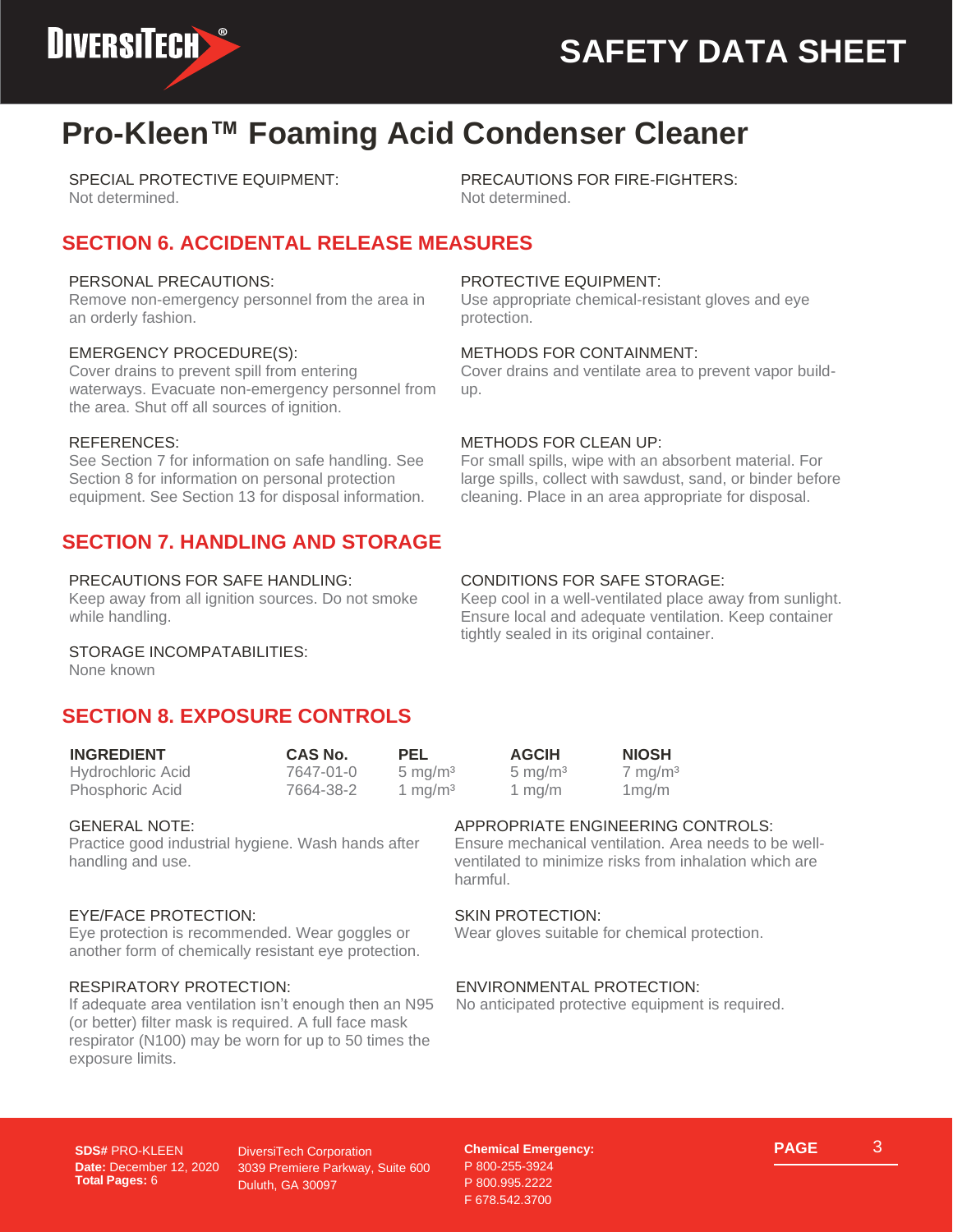

## **Pro-Kleen™ Foaming Acid Condenser Cleaner**

## **SECTION 9. PHYSICAL AND CHEMICAL PROPERTIES**

APPEARANCE: Red liquid. pH: <1. MELTING POINT: <32°F. FLASHPOINT: Not determined. FLAMMABILITY: Not determined. VAPOR PRESSURE: Not determined. VAPOR DENSITY: Not determined. SOLUBILITY: Fully miscible. AUTO-IGNITION: Not determined. VISCOSITY: Not determined.

ODOR: Not determined. ODOR THRESHOLD: Not determined. BOILING POINT: >212°F. EVAPORATION RATE: >1 (water=1). UPPER EXPLOSIVE %: Not determined. LOWER EXPLOSIVE %: Not determined. RELATIVE DENSITY: Not determined. PARTITION COEFFICIENT: Not determined. DECOMPOSITION TEMP: Not determined.

## **SECTION 10. STABILITY AND REACTIVITY**

#### REACTIVITY:

Not anticipated to be reactive.

#### HAZARDOUS REACTIONS:

None known.

INCOMPATIBLE MATERIALS: Metal containers, oxidizers, and alkalis. CHEMICAL STABILITY:

Chemical is anticipated to be stable in normal storage conditions.

CONDITIONS TO AVOID: Heat, sources of ignition, direct sunlight, etc.

HAZARDOUS DECOMPOSITION PRODUCTS: None known.

## **SECTION 11. TOXICOLOGICAL INFORMATION**

#### ACUTE TOXICITY ESTIMATES:

Oral – Contains no ingredient(s) considered toxic. Dermal – Contains no ingredient(s) considered toxic. Inhalation  $-$  >5,000 ppmV

#### SENSITIZATION:

Respiratory: Contains no ingredient(s) applicable to this category. Skin: Contains no ingredient(s) applicable to this category.

#### REPRODUCTIVE TOXICITY:

Contains no ingredient(s) applicable to this category.

#### ASPIRATION HAZARD:

Contains no ingredient(s) applicable to this category.

SKIN CORROSION/IRRITATION: Contains ingredient(s) applicable to this category.

EYE DAMAGE/IRRITATION: Contains no ingredient(s) applicable to this category.

GERM CELL MUTAGENICITY: Contains no ingredient(s) applicable to this category.

CARCINOGENICITY: Contains no ingredient(s) applicable to this category.

#### SPECIFIC TARGET ORGAN TOXICITY – SINGLE EXPOSURE:

Contains no ingredient(s) applicable to this category.

SPECIFIC TARGET ORGAN TOXICITY – REPEATED EXPOSURE:

Contains no ingredient(s) applicable to this category.

**SDS#** PRO-KLEEN **Date:** December 12, 2020 **Total Pages:** 6

DiversiTech Corporation 3039 Premiere Parkway, Suite 600 Duluth, GA 30097

**Chemical Emergency:** P 800-255-3924 P 800.995.2222 F 678.542.3700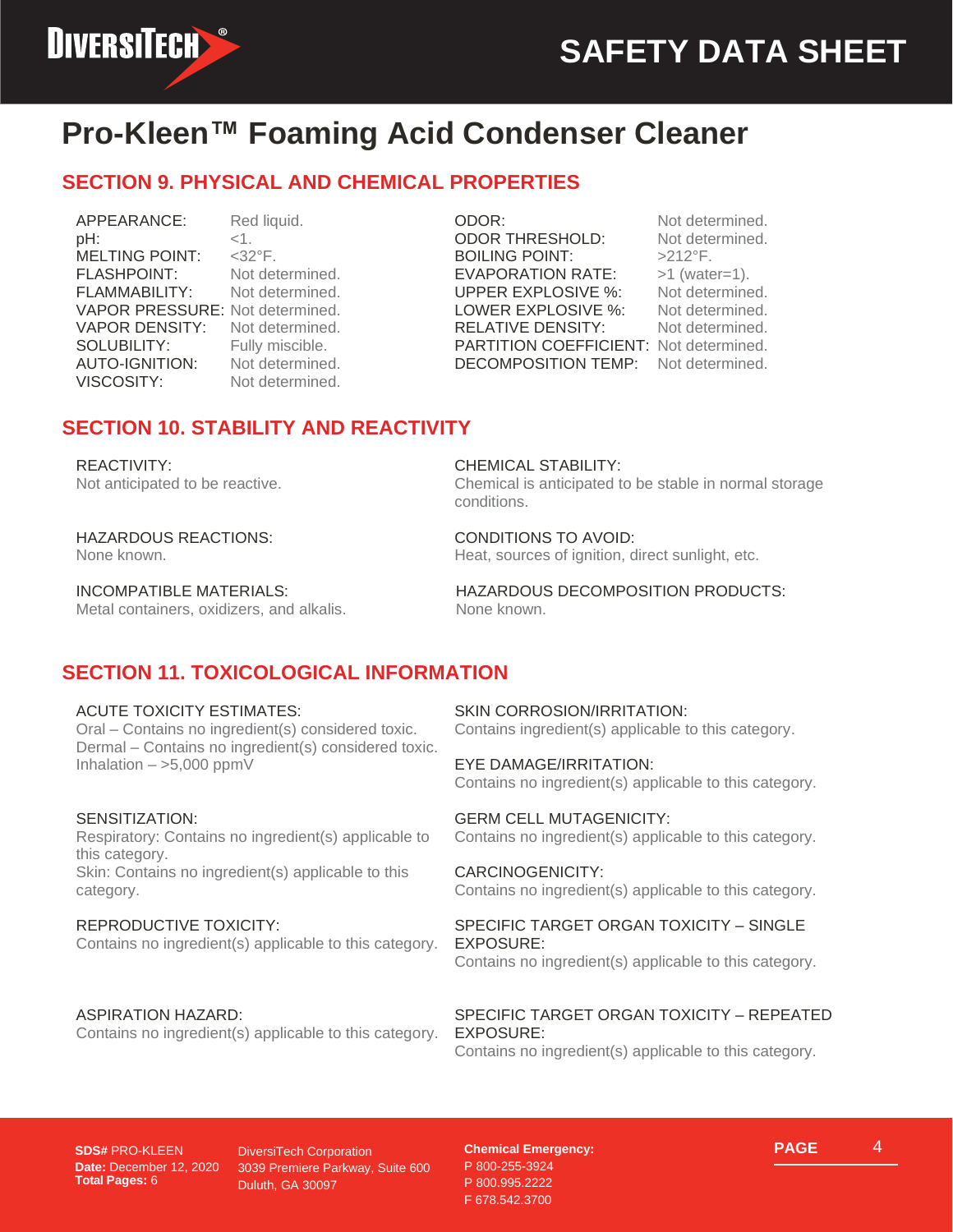

## **Pro-Kleen™ Foaming Acid Condenser Cleaner**

SYMPTOMS RELATED TO CHARACTERISTICS: Not determined.

DELAYED AND IMMEDIATE EFFECT FROM SHORT-AND LONG-TERM EXPOSURE: Not determined.

NATIONAL TOXICOLOGY PROGRAM LISTING: No ingredients listed.

INTERNATIONAL AGENCY FOR REACH ON CANCER LISTING: No ingredients listed.

## **SECTION 12. ECOLOGICAL INFORMATION**

#### ECOTOXICITY:

Algae – Contains no ingredient(s) considered toxic. Fish – Contains no ingredient(s) considered toxic. Crustacea – Contains no ingredient(s) considered toxic.

PERSISTENCE AND DEGRADEABILITY: Not determined.

BIOACCUMULATIVE POTENTIAL: Not determined.

OTHER ADVERSE EFFECTS: None known.

#### MOBILITY IN SOIL:

Not determined.

## **SECTION 13. DISPOSAL CONSIDERATIONS**

#### DISPOSAL OF EMPTY CONTAINERS:

Please recycle container with a licensed recycling company.

#### DISPOSAL OF FULL OR PARTIALLY FULL CONTAINERS:

Dispose in accordance with all local regulations. Contact a licensed waste management company for questions on disposal procedures.

### **SECTION 14. TRANSPORT INFORMATION**

#### HAZARD PLACARD:



HAZARD CLASS: 8 PACKAGING GROUP: ENVIRONMENTAL HAZARD: No. TRANSPORT IN BULK: Not determined. SPECIAL PRECAUTIONS: Do not ship with

basic, inorganic, n.o.s. excessive weight on top. Keep in original containers.

#### UN NUMBER: UN3264 LTD QTY: <1 L

## **SECTION 15. REGULATORY INFORMATION**

#### SARA:

311 – No applicable ingredient(s). 312 – No applicable ingredient(s). 313 – No applicable ingredient(s).

#### TSCA INVENTORY LIST:

Each ingredient is on the TSCA inventory list as ACTIVE.

**SDS#** PRO-KLEEN **Date:** December 12, 2020 **Total Pages:** 6

DiversiTech Corporation 3039 Premiere Parkway, Suite 600 Duluth, GA 30097

RIGHT-TO-KNOW:

Sodium metasilicate, potassium carbonate.

UN PROPER SHIPPING NAME: Corrosive liquid,

#### CALIFORNIA:

Prop 65: No ingredient(s) listed. ARB Designation: Single purpose cleaner. VOC Limit: Not determined

#### **Chemical Emergency:** P 800-255-3924 P 800.995.2222 F 678.542.3700